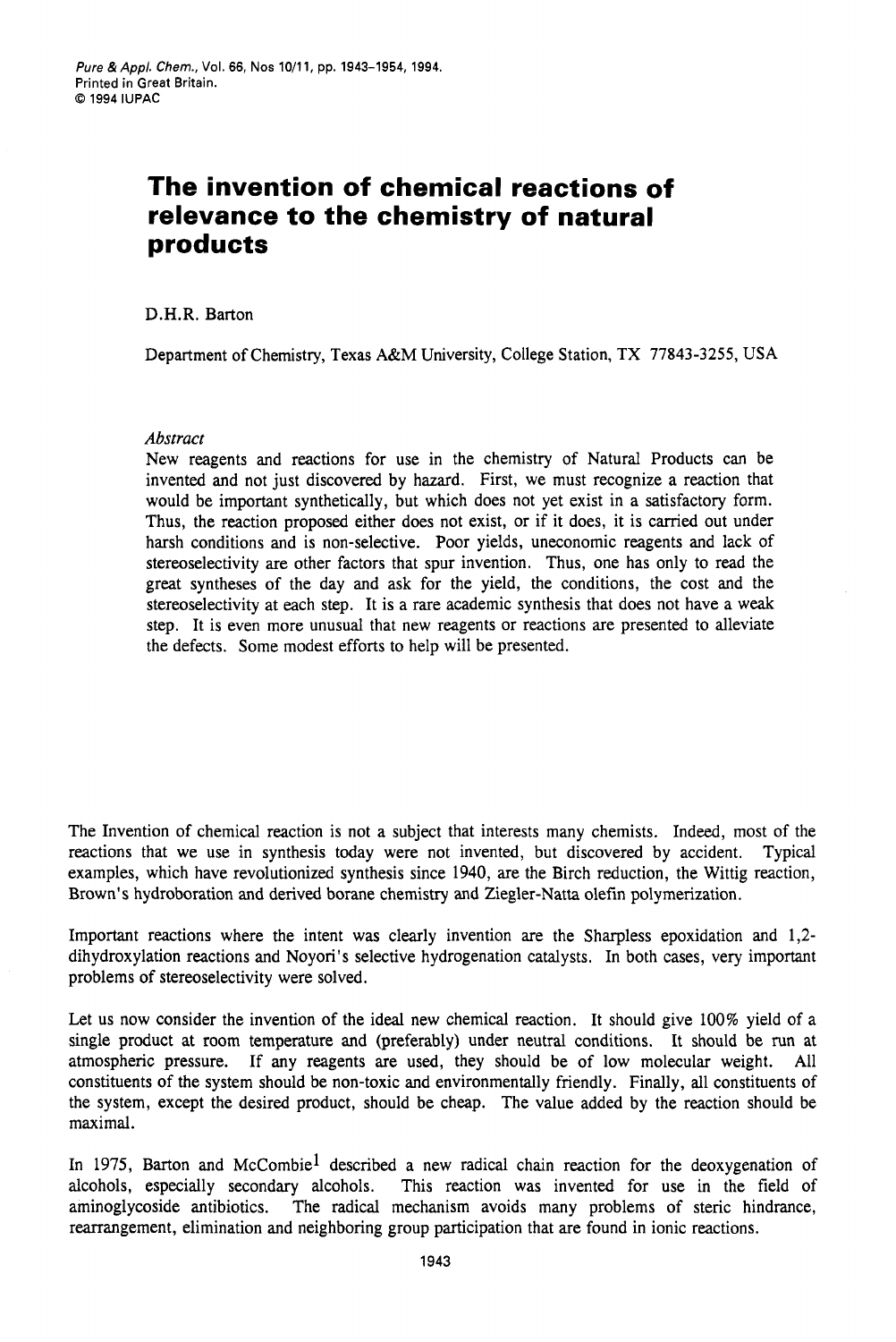During the last five years, we have continued to improve the deoxygenation reaction. This reaction is traditionally based **on** a thiocarbonyl group **1** (Scheme 1) which is attacked by a tributyl



tin radical to give an intermediate radical **2** which collapses to a secondary radical **3** and a tin intermediate **4.** The radical **3** is reduced with concomitant reformation of the tin radical. Alternative suggestions<sup>2</sup> of a different mechanism for the reduction of the xanthate function have been refuted<sup>3</sup> using  $119$ Sn N.M.R. spectroscopy. Taking advantage<sup>4</sup> of the ability of Et<sub>3</sub>B-O<sub>2</sub> to generate radicals over a wide temperature range from -80" upwards, it was possible to initiate tributyl tin hydride reduction of xanthates **1** (X=SMe) at -20 where intermediate **4** was stable and gave a clear N.M.R. signal. After the reaction was complete, the temperature of the probe was raised to 20". Intermediate **4**   $(X = SMe)$  then fragmented to 5  $(X = SMe)$ , identical with an authentic specimen, and COS. Other synthetic transformations have also appeared in the literature which give strong support to the original mechanism.5

In the original studies,  $\frac{1}{1}$  X in 1 was Ph, SMe and imidazoyl. Later, <sup>6</sup> Robins added X=PhO, which makes the thioacylation of the alcohol easier. We added<sup>7</sup> to the list  $X=2,4,6$ -trichlorophenyloxy and  $X =$  pentafluorophenyloxy. These derivative also give facile deoxygenation.

Although tributyl- and triphenyl- tin hydrides have been used for thirty years in the dehalogenation and deoxygenation of many types of organic compounds by a radical mechanism, they have, in fact, disadvantages for synthesis on a large scale. Tin residues are always formed and are difficult to remove. Organotin compounds are toxic and a step involving tin hydride would not be easily undertaken on a large scale in (say) the pharmaceutical industry. We have, since 1987, begun a search for other elements in the Periodic Table which would have weak M-H bonds, but strong M-0 and Mhalogen bonds. The obvious choice was silicon and we started with Ph<sub>2</sub>SiH<sub>2</sub> which is commercially available. However, Chatgilialoglu, Griller and their colleagues<sup>8</sup> anticipated our research with the use of tristrimethylsilylsilane (MegSi)3SiH with a Si-H bond strength of 79 kilocals, comparable with the Sn-H bond strength of 74±2 kilocals. Tristrimethylsilylsilane substitutes very well for tin hydrides in many reactions.9 However, it is of high molecular weight and, **at** present, is very expensive. Diphenylsilane also served<sup>10</sup> very well for the deoxygenation of secondary alcohols at room temperature using the xanthate or the 4-fluorophenyloxy derivative with initiation by triethylboron-air. Primary alcohols at room temperature gave mainly thioformates, but at 80" deoxygenation proceeded smoothly.

Some time ago, we reported<sup>11</sup> that 1,2-dixanthates of any geometry could be smoothly reduced to the corresponding olefins with tributyl tin hydride under the same conditions then in use for xanthate reduction. This reaction has taken on a new importance because of the need to synthesize dideoxynucleosides for treatment of A.I.D.S. The conversion of a nucleoside, after protection of the primary alcohol by (say) the t-butyldimethylsilyl group, to the 2',3'-dixanthate is easily carried out. Tin hydride reduction<sup>12</sup> then affords in good yield the desired olefin, easily hydrogenated to the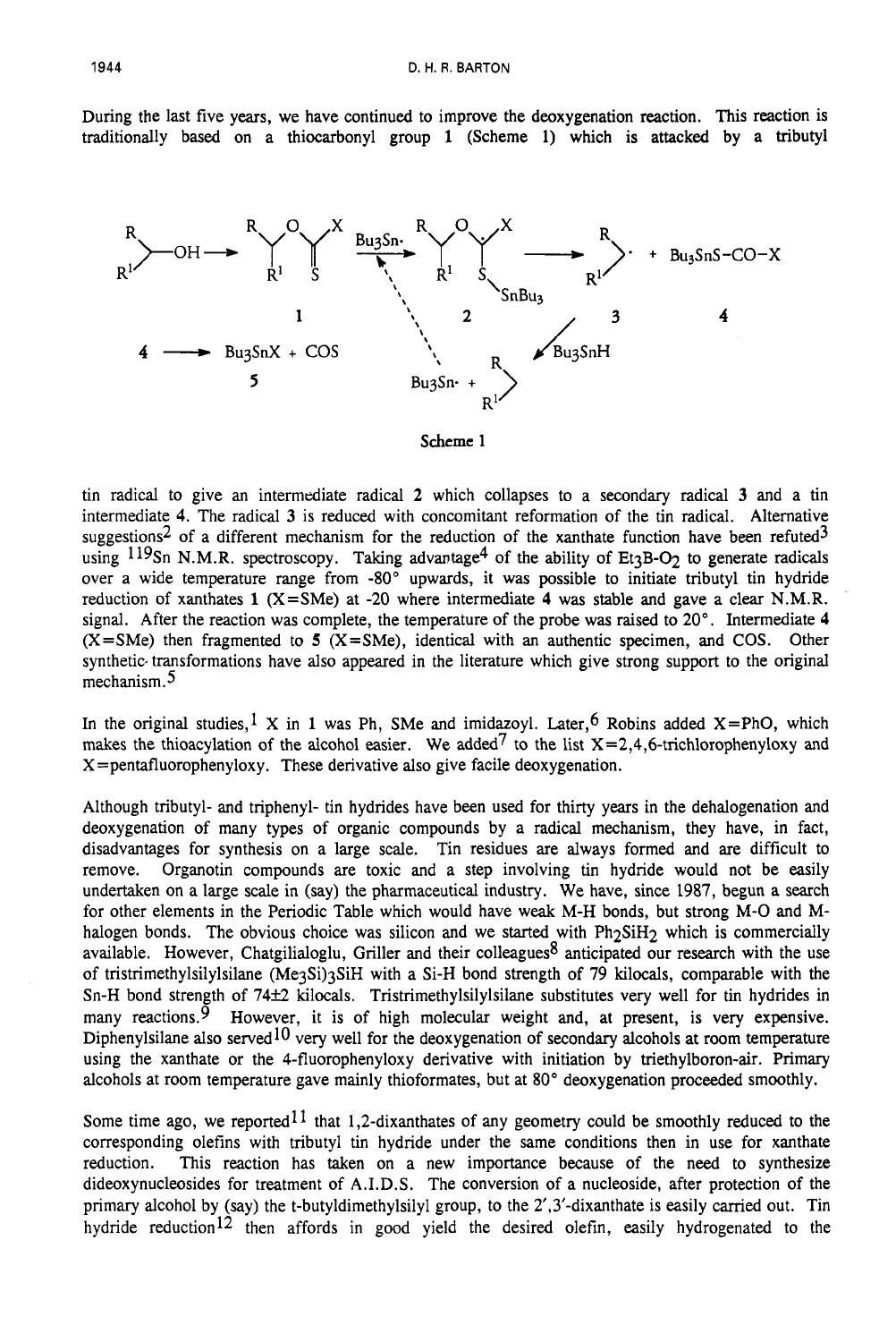dideoxynucleoside. We have been able to effect the same transformation in good yield using diphenylsilane as the reductant.<sup>13</sup> For larger scale working Et<sub>3</sub>B-air is not easy to use as an initiator. We found that toluene under reflux with A.I.B.N. or dibenzoyl peroxide as initiator gave very satisfactory results.

Although the bond strength of the Si-H bond in phenylsilane is 88 kilocals, it can also be used in the deoxygenation of secondary and primary alcohols under the same conditions as used with diphenylsilane. **l4** Since relatively large amounts of dibenzoyl peroxide were used, we showed, by using deuterotoluene and in a separate experiment, deuterated phenylsilane, that the hydrogen transferred did indeed come from the silane and not from the toluene. Phenylsilane can also be used in the efficient conversion of 1,2-dixanthates into olefins.  $15$ 

Triethylsilane has an Si-H bond strength of 90 kilocals. However, it can be used as a solvent for the deoxygenation process and at the same time as a source of silyl radicals. Both the deoxygenation of secondary alcohols and the formation of olefins from 1,2-dixanthates are essentially quantitative reactions.<sup>15</sup> The excess triethylsilane is readily recovered and it has just the right boiling point (107-108°C).

The Julia olefin synthesis<sup>16</sup> is frequently used as a key step in the construction of complex, biologically important, natural products. In general, it consists of the addition of a sulfone anion to a carbonyl group, usually an aldehyde. This step goes in good yield. The second step is acetylation and sodium amalgam reduction to produce olefin. This step proceeds in variable, often bad, yield. Lythgoe and Waterhouse<sup>17</sup> were the first to convert the alcohol to xanthate and to make the corresponding radical by the Barton-McCombie reaction. Then  $\beta$ -elimination of the sulfonyl radical afforded the olefin in good yield. The reaction was later used effectively in synthesis, particularly by D.R. Williams. <sup>18</sup> We have recently studied this reaction<sup>19</sup> with the objective of avoiding tin hydride reagents. The photolysis or pyrolysis of acyl derivatives **N-hydroxy-2-thiopyridone** *6* is an excellent source of disciplined carbon radicals.<sup>20</sup> We have used 6  $(R=Me)$  as a convenient source of the methyl radical, which can attack the thionocarbonyl group of a xanthate (Scheme 2) to give fragmentation to dimethyldithiocarbonate, the desired olefin and a phenylsulfonyl radical which will carry the chain. This method gives largely the *trans* olefin in about 80% yield. Alternatively, diphenylsilane and an initiator can be used in toluene under reflux.



Acyl derivatives of type *6* give carbon radicals when R is alkyl or cycloalkyl. If R is aryl, the corresponding arylcarboxy radicals (R-CO<sub>2</sub><sup>+</sup>) do not give aryl radicals at less than 100 $^{\circ}$  or more. At room temperature, arylcarboxy radicals are stable and can be trapped by electron rich olefins like vinyl ethers.2 The photolysis of any derivative **7** of **N-hydroxy-2-thiopyridone** affords the corresponding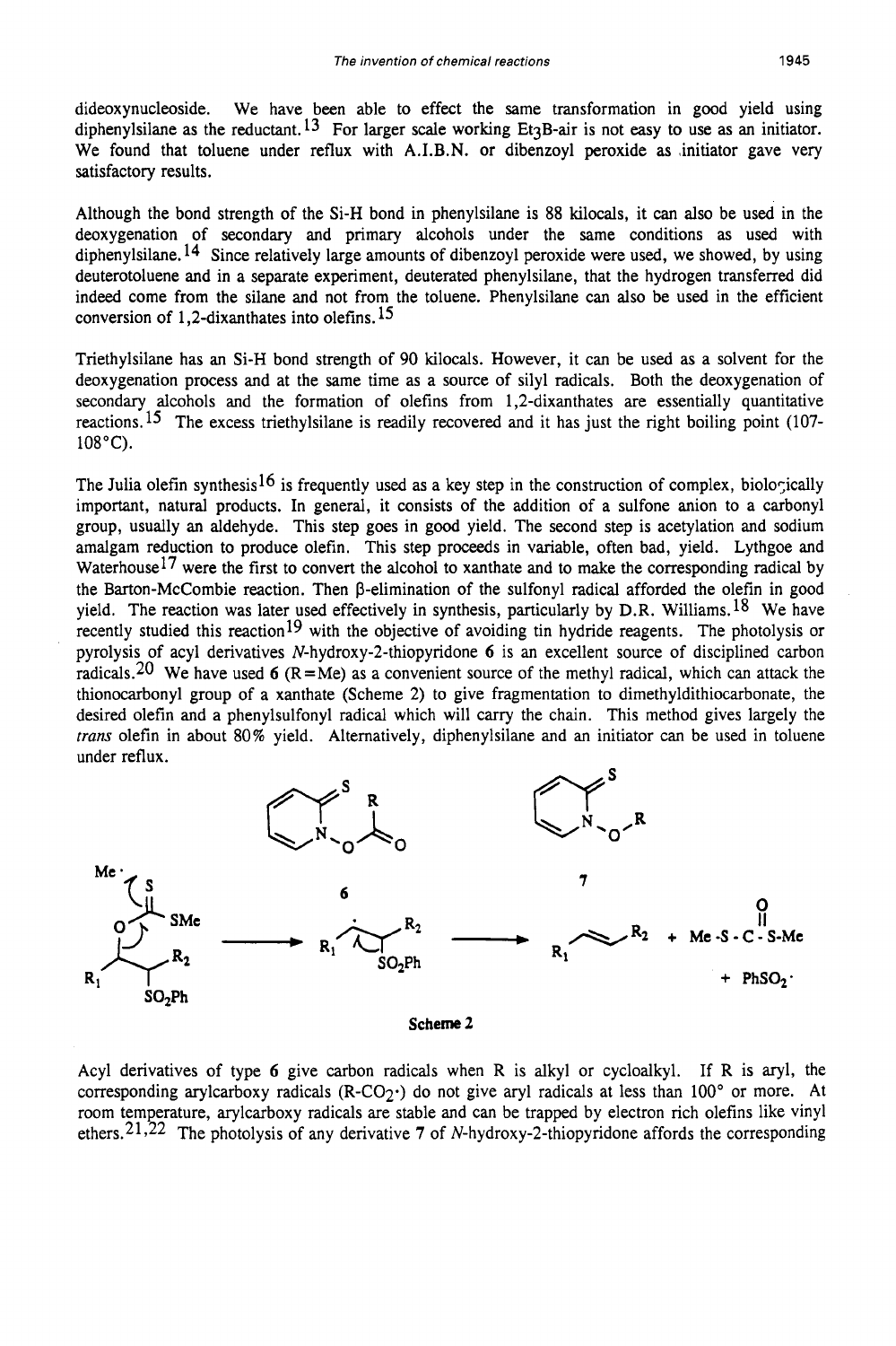oxygen centered radical.<sup>22</sup> The parent compound **7** (R=H) affords a convenient source of hydroxyl radicals.<sup>22,23</sup> Deoxygenation of benzovloxy radicals with PIII compounds affords quantitatively Deoxygenation of benzoyloxy radicals with PIII compounds affords quantitatively benzoyl radicals. Photolysis of **7** (R=alkyl) provides a convenient source of alkoxy radicals.<sup>24</sup>

The homologation of carboxylic acids is a reaction frequently **needed** in synthetic chemistry. The aesthetically leasing Amdt-Eistert reaction is no longer acceptable, since diazomethane is involved. We provided  $25$  a solution to this problem by the addition of carbon radicals, generated from compounds



of type **6,** to nitroethylene (Scheme 3). The adducts **8** were converted in high yield to the homocarboxylic acids 9 with H<sub>2</sub>O<sub>2</sub> under mild basic conditions (K<sub>2</sub>CO<sub>3</sub>: 40°). However, it is not easy to make nitroethylene on a large scale. We have, therefore, looked for another solution to the



problem.26 Addition of radicals from **6** to phenylvinylsulfone is a very efficient, known reaction to give 10. Oxidation to sulfoxide followed by Pummerer rearrangement with trifluoroacetic anhydride affords derivatives 11. Mild alkaline hydrolysis affords 9. The Perkow reaction<sup>27</sup> on affords derivatives 11. Mild alkaline hydrolysis affords 9. phenylthiochloroacetate gave derivative 12  $(X = SPh)$ , easily oxidized to the sulfone 12  $(X = SO<sub>2</sub>Ph)$ . Addition of the radical to the latter afforded **14** which was smoothly hydrolysed to acid **9** with 1 M KOH. Several other less suitable alternatives were also examined.<sup>26</sup>



The conversion of a carboxylic acid back to a carboxylic acid might **seem** a useless synthetic reaction. However, if this enables the carboxyl to become labeled with  ${}^{13}C$  or  ${}^{14}C$ , then it provides a convenient method for the synthesis of specifically labeled prostaglandins, leucotrienes and other compounds of the arachidonic acid cascade, as well of course, of the side chain carboxyls in peptides. Our first solution to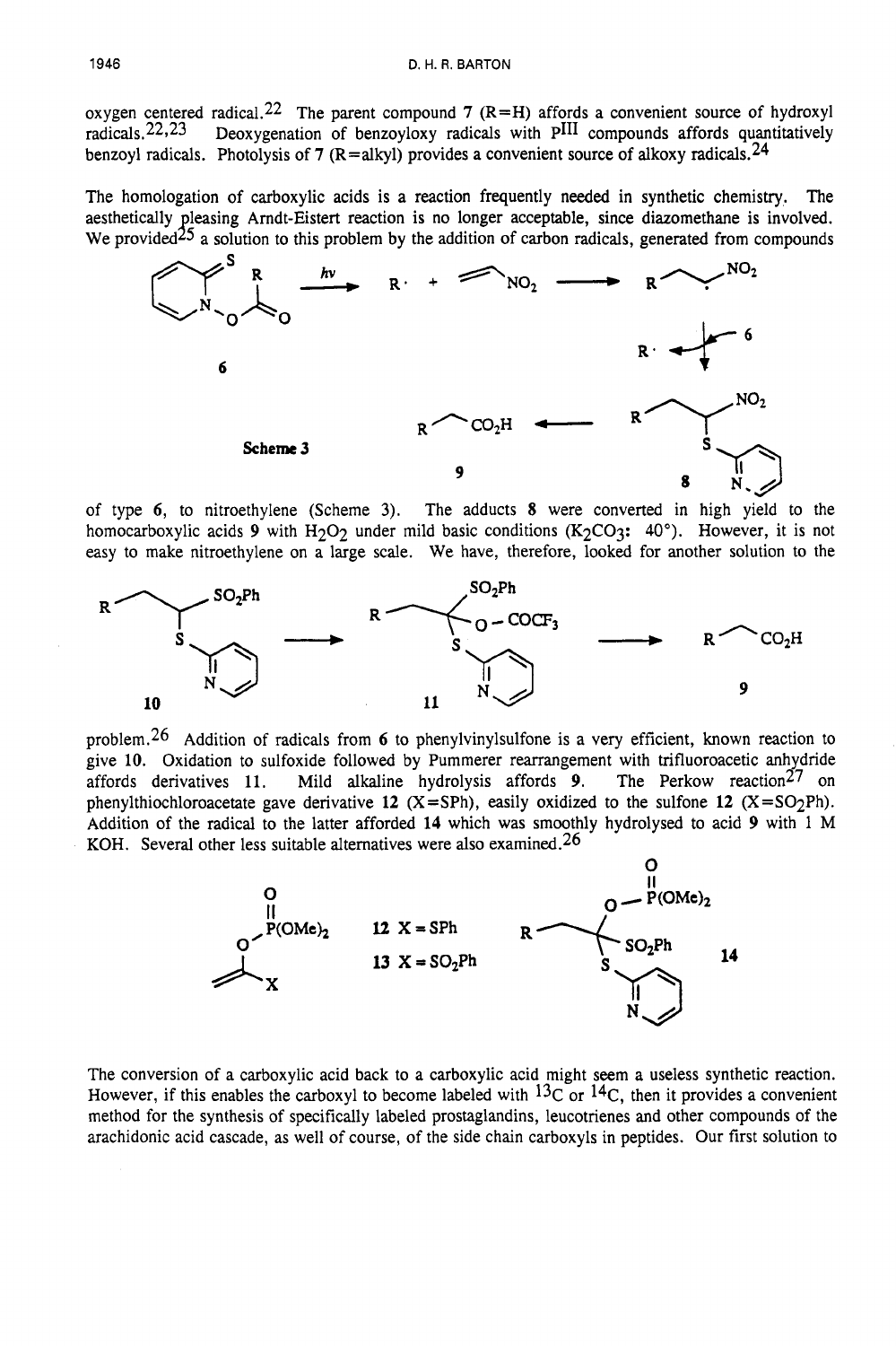the problem28 was to use radical generators of type **6,** reacting the radical with a suitably activated isonitrile (Scheme 4) to give derivative 15, which was readily hydrolysed with water to give 16. An <br>
6  $\longrightarrow R \cdot \uparrow C = N \cdot R' \longrightarrow R \cdot \uparrow C = N \cdot R' \longrightarrow R \cdot \uparrow R \cdot R' + R$ .



#### **Scheme 4**

ingenious procedure29 for the conversion of secondary amides to thioacids and isothiocyanates was adapted to our problem. Normally,  $29$  the anion, generated with sodium hydride reacts with CS<sub>2</sub> to give via **17** the thioacid anion **18** and isothiocyanate **19.** We conceived that if hexamethyldisilazane anion was used as base, the thioacid anion 18 would be silylated<sup>30</sup> on oxygen *in situ* to give the thiocarbonyl derivative **20.** *So* addition of phenylseleninic acid31 would then convert the thiocarbonyl to carbonyl, also *in situ,* and give, on addition of water, the desired labeled carboxylic acid **21.** This idea worked well and should find other applications. The weak step in this synthesis is the radical addition to the isonitrile. Isonitriles that are sufficiently radicophilic are also easily polymerized. *So* we decided to develop a better procedure.

The sulfonylcyanide function shows some radical behavior.<sup>32</sup> We decided to compare the well-known p-toluenesulfonyl cyanide with mesyl cyanide, a reagent that had not been used in radical reactions before. Neither reagent had been studied in our thiocarbonyl mediated radical chemistry.

Radicals generated by the photolysis (W light) of **6** readily reacted with the cyanide function of *p*toluenesulfonyl cyanide to furnish (Scheme *5)* the appropriate nitrile and the sulfonyl radical. This reacted with the thiocarbonyl group in the usual way and reformed the  $\mathbb{R}^2$ -radical. Mesyl cyanide turned



### **Scheme 5**

out to be even more reactive towards carbon radicals and furnished excellent yields of R-CN.<sup>33</sup> Conditions for alkaline hydrolysis, which did not conjugate skipped dienes like linoleic acid, were developed.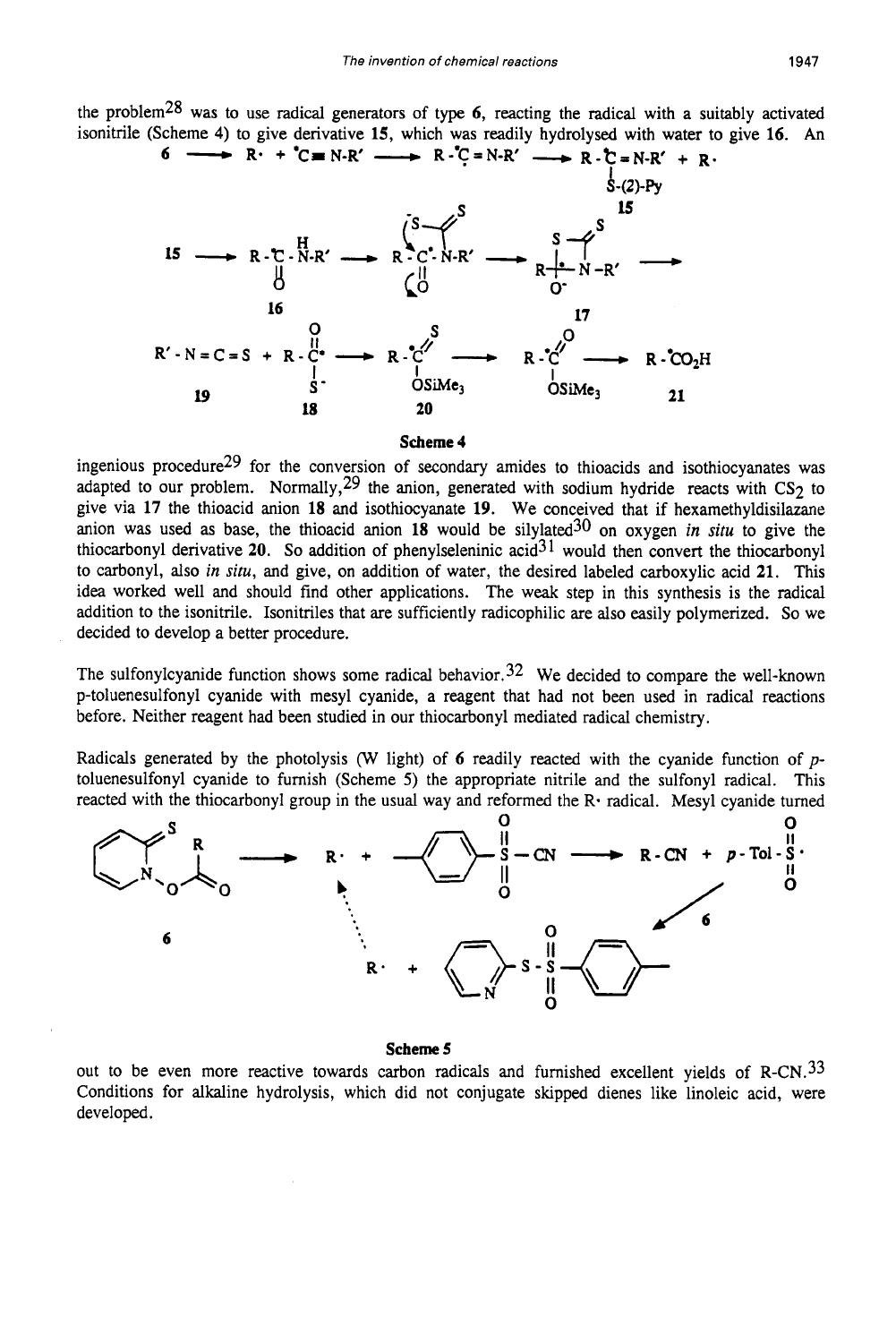One of our research projects has been to find a reagent which would react with carbon radicals in such a way as to introduce the amine function. During this work, we decided to examine the possibility of adding carbon radicals to diethylazodicarboxylate 22. When 6 and 22 in CH<sub>2</sub>Cl<sub>2</sub> were left at room with tungsten lamp irradiation, or in the dark, they rapidly reacted to give compounds of type **23,** a class of substances never seen before.34 On photolysis unusual dimers **24** were produced with four linked nitrogen atoms. The formation of **23** is suggested to be as in Scheme *6.* 



Another idea was the concept of a radical accumulator whose presence might facilitate addition to **p**mono and  $\beta$ , $\beta$ -di-substituted olefins. We conceived that alkylaryl or dialkyl tellurides should react with radical time scale. **A** secondary objective would be the exchange of one radical against another. In this way, the special nucleophilic properties of (say) the aryl telluride anion could be exploited to make complex natural product derived radicals. alkyl radicals and give an intermediate radical of type  $R^1R^2R^3Te$ . which might have a long life on the

The photolysis of  $6$  ( $R = CHMe<sub>2</sub>$ ) in the presence of di-isopropyl telluride 25 gave the postulated radical **26,** whose interaction with activated olefins **27** was studied35 (Scheme **7).** With phenyl vinyl sulfone **27**   $(R^1=H, R^2=SO_2Ph)$  the adduct 28  $(R^1=H, R^2=SO_2Ph)$  was formed in good yield. However in comparable experiments with **6** (R=CHMe2 and other radicals) without **25,** there was no significant change in yield. However when a primary radical was generated from  $6$  (R=Me, PhCH<sub>2</sub>CH<sub>2</sub> etc.) in the presence of 25, a clean radical exchange occurred to give MeTeCHMe<sub>2</sub> or PhCH<sub>2</sub>CH<sub>2</sub>TeCHMe<sub>2</sub> and adduct 28  $(R^1 = H, R^2 = PhSO_2)$  in satisfactory yield.

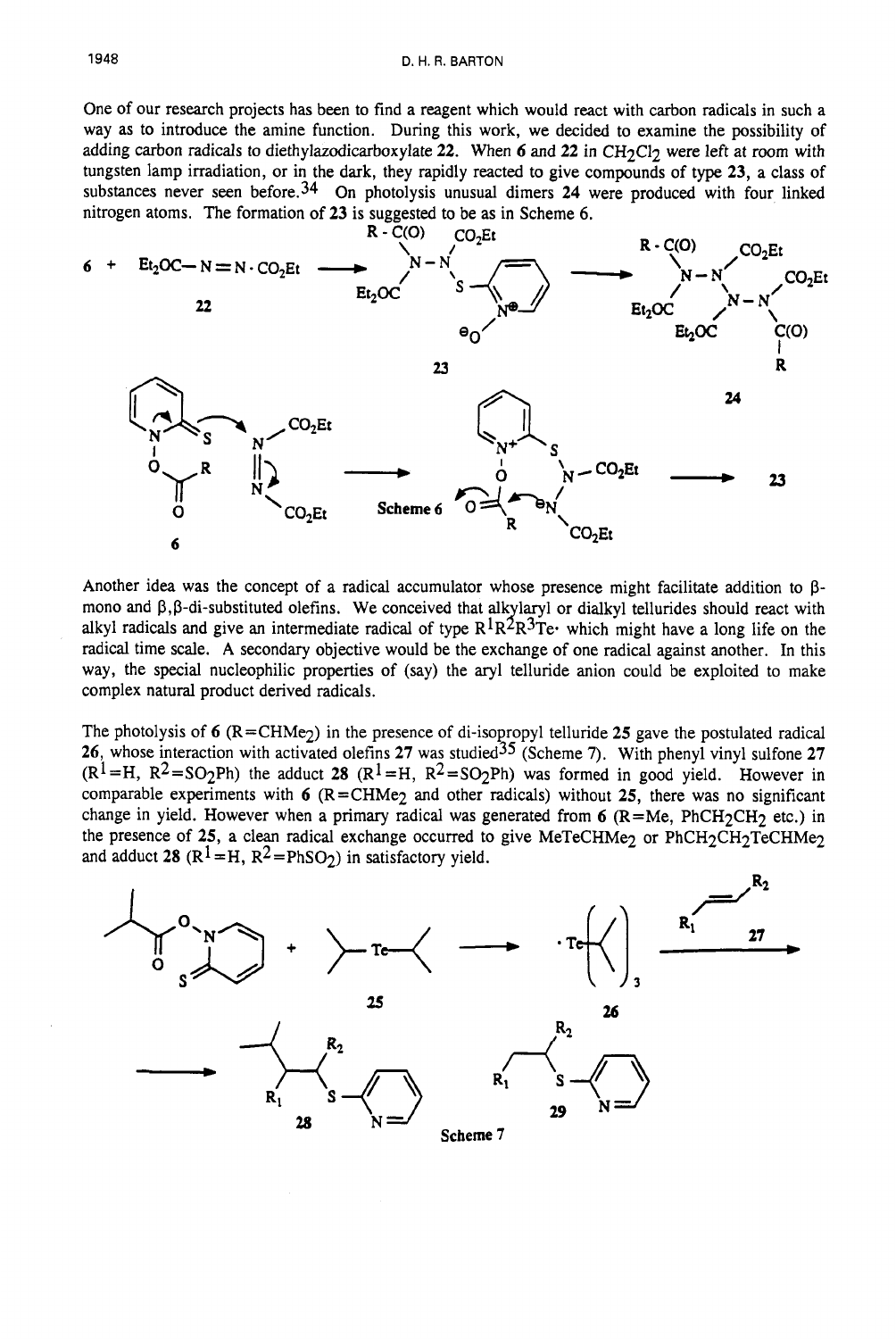*So* the exchange process does exist, but there is no observable accumulator effect. The exchange process is useful in the preparation of carbon radicals from complex natural products like carbohydrates.<sup>36</sup> Since dianisyl ditelluride is easy to prepare, we have used the derived (NaBH<sub>4</sub>)anisyl telluride anion **as** a nucleophile at primary and secondary positions, including especially the glycosidic carbon, to displace tosylates or bromides to give the appropriate anisyl tellurides. Photolysis of **6**  (R=Me) affords a controlled supply of methyl radicals which exchange with tellurides to give AnTeMe (An=anisyl) and the desired carbohydrate radical. In the presence of a suitable radical trap like **27**   $(R^1 = H, R^2 = PhSO_2, COMe, CO_2Me$  etc.) adducts **29**  $(R^1 = \text{carbohydrate residue, R^2 = PhSO_2, E.})$ COMe, C02Me etc.) were formed in good yield. A short synthesis of showdomycin **30** (Scheme 8) illustrated the utility of the method. D-ribose was converted to the known derivative **31** which on mesylation and displacement with anisyltelluride anion gave **32.** Methyl radical exchange on **32** in the presence maleimide gave **33** which on oxidation to sulfoxide and elimination afforded the showdomycin (A<sup>1</sup>=H, R<sup>2</sup>=PhSO<sub>2</sub>, COMe, CO<sub>2</sub>Me etc.) were formed in good yield. A short synthesis of showdomycin 30 (Scheme 8)<br>
(COMe, CO<sub>2</sub>Me etc.) were formed in good yield. A short synthesis of showdomycin 30 (Scheme 8)<br>
iillustr



We consider that the preparative chemistry associated with the acyl derivatives of thiohydroxamic acids is soundly based on experiment. Any reaction that does not give the planned product needs investigation. Following a report<sup>37</sup> that cis-pinonic acid 35  $(R=CO<sub>2</sub>H)$  did not afford the desired bromide **35** under reflux in CCl4, we investigated the system. Irradiation of the N-hydroxy-2 thiopyridone derivative of **35** at room temperature with BrCC13 gave, in fact, an excellent yield of the bromide **35** (R=Br) (84%). With diphenyldiselenide, the radical was trapped even better (98%). The problem with the earlier work was shown to be due to the opening of the radical **36** to give the more stable radical **37** with relief of ring strain.38

With so much good radical chemistry based on acyl derivatives of thiohydroxamic acids, we naturally wondered if the corresponding derivatives of ordinary hydroxamic acids would show similar reactivity. Of the hydroxamic acids studied, only the dihydrocinnamoyl derivative of **38** showed, with an initiated tin hydride reduction, a good yield of the hydrocarbon  $(97%)$ . The next best was the derivative of Nhydroxy-2-pyridone which gave 73% of hydrocarbon. These results,  $39$  as well as those in the literature, $40$  serve to confirm the superiority of thiohydroxamic acids as radical generators. We were not able to trap any radical produced from **38** to make a carbon-carbon bond.

The reactions based on **N-hydroxy-2-thiopyridone** derivatives are clearly radical chain reactions. We have reported<sup>41</sup> quantum yield measurements for a number of reactions based on N-hydroxy-2thiopyridone. Most of the reactions had quantum yields of 10-30. Synthesis of the N**hydroxyquinazolin-4-thione 39** (Ar=Ph, An, l-Naph) by an improved route gave a thiohydroxamic acid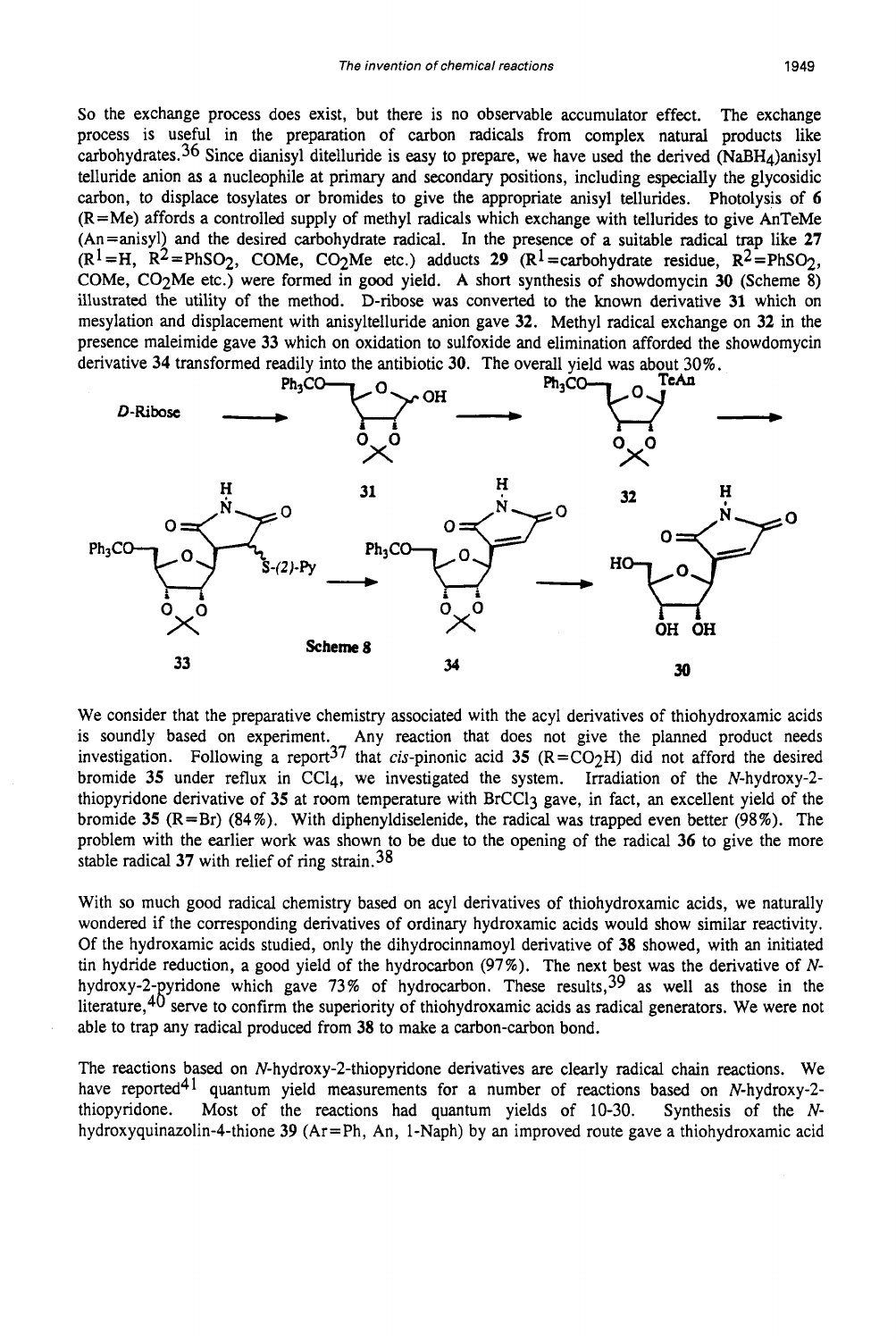which was more sensitive to light than **N-hydroxy-2-thiopyridone.** The quantum yield for bromination was in the range 30-60. More important, whilst the N-hydroxy-2-thiopyridone system makes<sup>42</sup> only



The synthesis of hindered quinones can be accomplished with difficulty using ionic reactions. We decided<sup>43</sup> to explore the limits of radical chemistry by adding *t*-adamantyl radicals to quinone. The photolysis of  $6$  ( $R = t$ -adamantyl) in the presence of benzoquinone afforded an adduct 40 which on peracid oxidation readily eliminated to give **41.** Addition of a second t-adamantyl group to **41** afforded, after oxidative elimination, the two hindered quinones **42** and **43,** easily distinguished from each other by 13C N.M.R. All attempts to add a third t-adamantyl radical to **42** and **43** failed. We carried out similar studies with naphthoquinone where the adducts are of greater biological interest.

Whilst we try to invent new and significant chemical reactions, we still also discover them by accident. Treatment of **all** kinds of alcohols with mesyl or tosyl cyanides and DBU **(1,8-diazabicyclo[5.4.O]undec-**7-ene) afforded the corresponding mesyl and tosyl sulfinates **44** in very good yield.44 This is an unexpected ionic reaction; we had expected to make imidates. The mechanism (Scheme 9) is supported by low temperature  ${}^{13}C$  N.M.R. spectroscopy. This seems to be a better method to prepare sulfinates than prior procedures. *<sup>0</sup>*

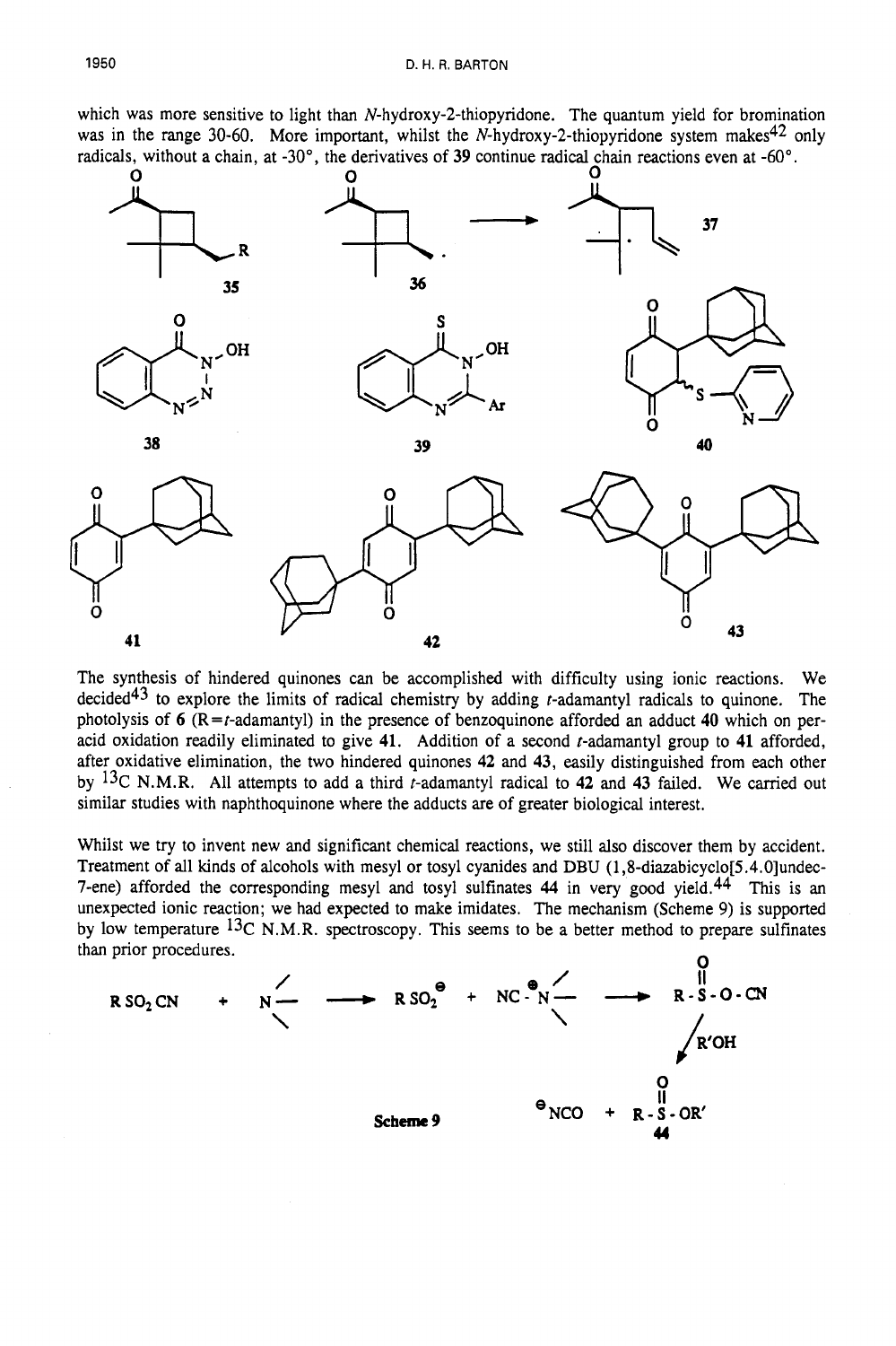Interaction with Dr. S.Z. Zard of the Ecole Polytechnique, Palaiseau, France, has been fruitful over many years. The main recent results were multiple radical addition, where a second ring is formed with defined stereochemistry,45 an improved synthesis of pyrroles46 and work on the manipulation of geminal 2-S-pyridyl phenyl sulfones **10** formed from the addition of carbon radicals R to phenyl vinyl sulfone.<sup>47</sup> Thus, reduction with sodium hydrogen telluride removed the 2-S-pyridyl function to give **45.** Oxidation of **10** to the sulfoxide **46** and thermal elimination gave the vinyl sulfone **47** which afforded with sodium hydrogen telluride the vinylic olefin **48.** The phenylsulfone group could also be removed selectively. Treatment with trimethylaluminum gave **49,** whilst ethylaluminum dichloride and allyltrimethyl silane afforded the allylated derivative **50.** Oxidation to the sulfoxide and thermal elimination gave **51.** All these reactions proceeded in good yield. Thus the chemistry of this geminal function, based on radical chemistry, has been considerably expanded.



In collaboration with Professor Pierre Potier, a full paper<sup>48</sup> on the manipulation of  $\alpha$ -amino-acids and peptides by radical chemistry based on acyl derivatives **6** has appeared.

A program on the manipulation of nucleosides using radical chemistry based on **6** has been inaugurated in collaboration with Dr. S.D. Gero and Dr. B. Quiclet-Sire. Particular attention has been given to the stereoselectivity of radical reactions.

Uronic acids, which are easily prepared, *can* be converted into the 4' radical **52** by chemistry based on 6. We postulated that if the hindrance on the  $\alpha$ -side of the molecule was great enough, the carboncarbon bond formed by reaction of  $52$  with a suitable radicophilic olefin would be the natural  $\beta$ -bond. In fact, even a dimethylketal as in **52** (B=natural base or protected derivative thereof) was sufficient to direct the bond formation very largely to the desired  $\beta$ -face.<sup>49</sup> Even the uronic acid from the *N*benzoyladenine derivative **53** gave clean P-addition.

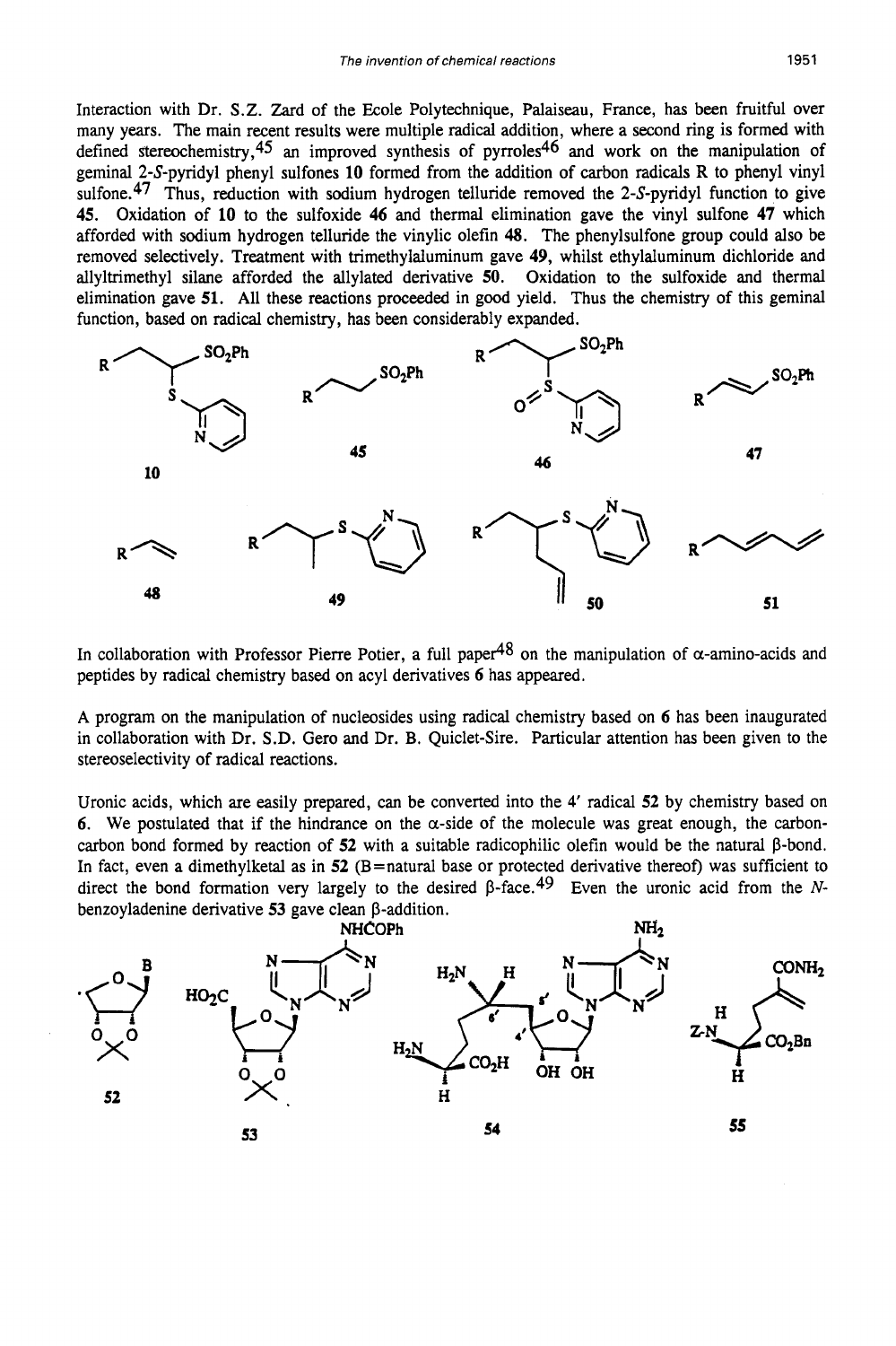Sinefungin 54 is an important antibiotic<sup>50</sup> with anti-fungal, anti-parasite and strong anti-A.I.D.S. activity. It also shows mammalian toxicity. Until recently, this biological activity could not be evaluated properly through lack of the natural product. We decided  $51$  to make sinefungin by radical chemistry involving the adenosine derivative *53* and an unsaturated amide *55* readily available from aspartic acid again using radical chemistry based on 6 (conventional peptide nomenclature is used: Z=carbobenzyloxy, Bn =benzyl). Using the appropriate derivative 6 of *53,* the entire carbon skeleton was constructed in one step by the addition of the 4'-radical to *55.* Known chemistry converted the amide stereospecifically to amine. Removal of the protecting groups then gave the desired sinefungin as well as its epimer at 6'. The biology of sinefungin was then studied in detail, as well as, that of the uracil analogue which was prepared in the same way starting with uridine.<sup>52</sup> Another ionic-based synthesis of sinefungin was recently reported by Rapoport.<sup>53</sup>

Phosphonates which are isosteric with RNA and DNA derivatives are potentially of great biological interest. It seemed to me54 that the addition of the radical *52* to diethylvinylphosphonate *56* would afford *57,* easily reducible to *58,* or by oxidation and elimination converted to the vinylphosphonate *59*  from which additional interesting analogues can be foreseen. The addition of the radical of type *52*  worked satisfactorily (45-70% yield) on both adenosine and uridine. Tributyl tin hydride reduction gave cleanly *58* (70-95%). The reaction could also be applied to aspartic and glutamic acids to give optically



We decided to make the phosphonate analogue 60 of AZT in the hope that it would be a powerful anti-AIDS compound. We started with the uronic acid **61** using t-butyldiphenylsilyl as a very bulky protecting group to direct the radical reaction to the  $\beta$ -face of the molecule. This worked well in practice. The phosphonate addition reaction (70%) and further manipulation using known ionic chemistry afforded the desired phosphonic acid  $60.55$  At almost the same time,<sup>56</sup> a Japanese communication described the synthesis by a non-radical route of the same compound, which was reported to be very active against the AIDS virus. However, tests in France did not show such biology. The Japanese article does not give any physical constants, whereas we published adequate data to justify our reported structures.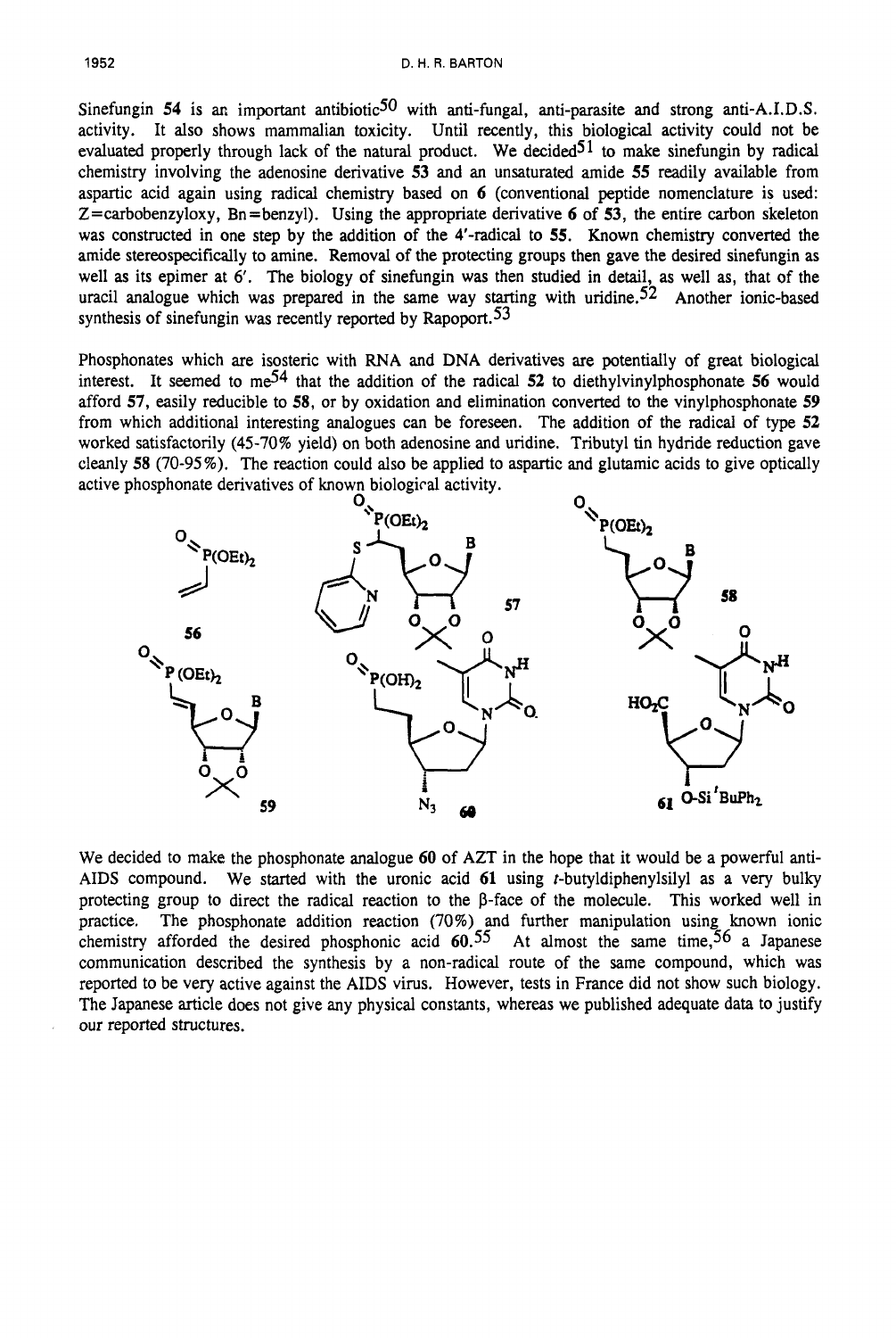*References* 

- 1. D.H.R. Barton and **S.W.** McCombie, J. *Chem.* **SOC.,** *Perkin Tram. I,* 1574-1585 (1975).
- 2. P.J. Barker and A.L.J. Beckwith, *J. Chem.* **Soc.,** *Chem Commun.,* 683-684 (1984).
- 3. D.H.R. Barton, D.O. Jang and J.Cs. Jaszberenyi, *Tetrahedron Lett., 31,* 3991-3994 (1990).
- 4. K. Nozaki, K. Oshima and K. Utimoto, *Ibid., 29,* 6125-6126 (1988).
- 5. M.D. Bachi and E.J. Bosch, J. *Chem.* **SOC.,** *Perkin Trans. I,* 1517-1519 (1988). **S.** Iwasa, M. Yamamoto, **S.** Kohmoto and K. Yamada, *Ibid.* 1173-1176 (1991). *See* also D. Crich, *Tetrahedron Lett., 29,* 5805-5806 (1988).
- 6. M.J. Robins and J.S. Wilson, J. *Am. Chem.* **SOC.,** *103,* 932-933 (1981). M.J. Robins, J.S. Wilson and F. Hansske, *Ibid., 105,* 4059-4065 (1983).
- 7. D.H.R. Barton and J.Cs. Jaszberenyi, *Tetrahedron Lett., 30,* 2619-2622 (1989).
- 8. J.M. Kanabus-Kaminska, J.A. Hawari, D. Griller and C. Chatgilialoglu, J. *Am. Chem.* **SOC.,**  *I09,* 5267-5268 (1987).
- 9. C. Chatgilialoglu, D. Griller and M. Lesage, J. *Org. Chem., 53,* 3641-3642 (1988). *M.*  Lesage, C. Chatgilialoglu and D. Griller, *Tetrahedron Lett., 30,* 2733-2734 (1989). B. Giese, B. Kopping and C. Chatgilialoglu, *Ibid., 30,* 681-684 (1989). K.J. Kulicke and B. Giese, *Synlett,* 91-92 (1990). C. Chatgilialoglu, A. Guemni and G. Seconi, *Ibid.,* 219-220 (1990). M. Lesage, J.A. Martinho Sim6es and D. Griller, J. *Org. Chem., 55,* 5413-5414 (1990). D. Schummer and G. Hofle, *Synlett,* 705-706 (1990). M. Ballestri, C. Chatgilialoglu, K.B Clark, D. Griller, B. Giese and B. Kopping, J. *Org. Chem., 56,* 678-683 (1991).
- 10. D.H.R. Barton, D.O. Jang and J.Cs. Jaszberenyi, *Tetrahedron Lett., 31,* 4681-4684 (1990).
- 11. A.G.M. Barrett, D.H.R. Barton, R. Bielski and S.W. McCombie, J. Chem. Soc., Chem. *Commun.,* 866-868 (1977). A.G.M. Barrett, D.H.R. Barton and R. Bielski, J. *Chem.* **SOC.,**  *Perkin Trans. 1, 2378-2381 (1979). D.H.R. Barton, D.K. Zheng and S.D. Géro, J. Carbohydr. Chem., I,* 105-108 (1982).
- 12. C.K. Chu, V.S. Bhadti, B. Doboszewski, Z.P. Gu, Y. Kosugi, K.C. Pullaiah and P. Van Roey, J. *Org. Chem., 54,* 2217-2225 (1989) and references there cited.
- 13. D.H.R. Barton, D.O. Jang and J.C. Jaszberenyi, *Tetrahedron Lett., 32,* 2569-2572 (1991).
- 14. *Idem, Synlert,* 435-438 (1991).
- 15. *Idem,* unpublished observations.
- 16. M. Julia and J.-M. Paris, *Tetrahedron Lett.,* 4833-4836 (1973). *See* also A.S. Kende and J.S. Mendoza *Ibid., 31,* 7105-7108 (1990).
- 17. B. Lythgoe and I. Waterhouse, *Tetrahedron Lett., 18,* 4223-4226 (1977).
- 18. D.R. Williams, J.L. Moore and M. Yamada, J. *Org. Chem., 51,* 3916-3918 (1986). J.C. Barrish, H.L. Lee, T. Mitt, G. Pizzolato, E.G. Baggiolini and M.R. Uskokovic, *Ibid.,* 53, 4282-4295 (1988).
- 19. D.H.R. Barton, J.Cs. Jaszberenyi and C. Tachdjian, *Tetrahedron Lett., 32,* 2703-2706 (1991).
- 20. D.H.R. Barton, D. Crich and W.B. Motherwell, J. *Chem.* **SOC.,** *Chem. Commun.,* 939-941 (1983). *Idem, Tetrahedron, 41,* 3901-3924 (1985).
- 21. D.H.R. Barton and M. Ramesh, *Tetrahedron Lett., 31,* 949-952 (1990).
- 22. D.H.R. Barton, J.Cs. Jaszberenyi and A.I. Morrell, *Ibid., 32,* 31 1-314 (1991).
- 23. J. Boivin, E. Crépon and S.Z. Zard, *Ibid.*, 31, 6869-6872 (1990).
- 24. A.L.J. Beckwith and B.P. Hay, J. *Am. Chem.* Soc., *110,* 4415-4416 (1988). *Ibid., Ill,* 230- 234 (1989).
- 25. D.H.R. Barton, H. Togo and S.Z. Zard, *Tetrahedron, 41,* 5507-5516 (1985).
- 26. D.H.R. Barton, C.-Y. Chern and J.Cs. Jaszberenyi, *Tetrahedron Lett., 32,* 3309-3312 (1991).
- 27. W. Perkow, *Chem. Ber.,* 87, 755-758 (1954).
- 28. D.H.R. Barton, N. Ozbalik and B. Vacher, *Tetrahedron, 44,* 3501-3512 (1988).
- 29. I. Shakak and Y. Sasson, J. *Am. Chem.* **SOC.,** *95,* 3440-3441 (1973).
- 30. T. Severengiz and W.W. Du Mont, J. *Chem SOC., Chem. Commun.,* 820-821 (1987) and references there cited.